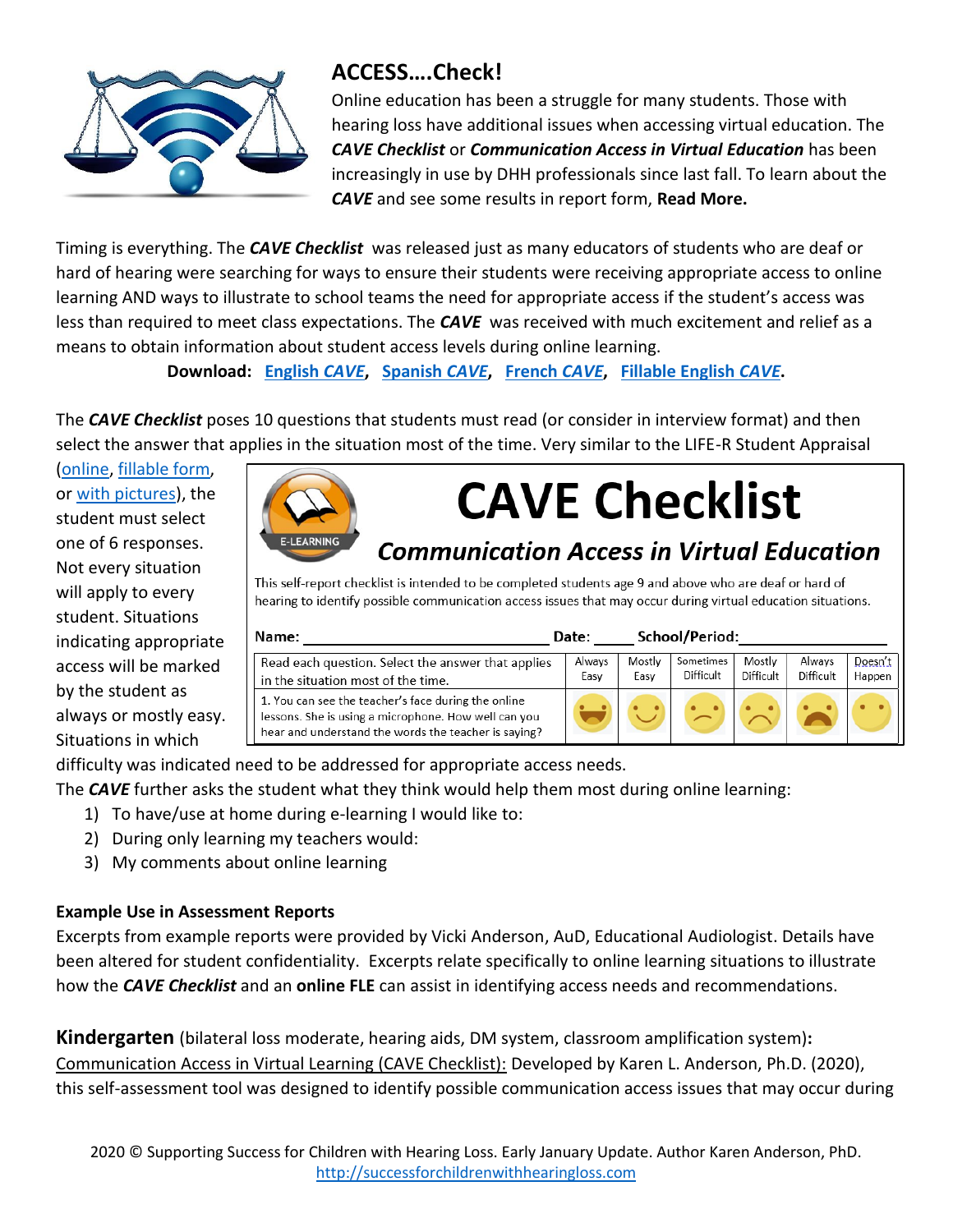virtual education situations. Students check off closed-choice emojis representing their responses ranging from "Always Easy" to "Always Difficult" or "Doesn't Happen".

The CAVE was completed on STUDENT's behalf by her father and older brother, who help her with her online classes. There were no online learning situations that were rated as Easy for STUDENT. Even the best-case scenario (teacher's face is visible on screen and a boom microphone is used) was rated as Sometimes Difficult for her to hear and understand the words the teacher is saying. When (1) the teacher's face is visible but she is not using a microphone, (2) when her face is not visible (e.g., showing a worksheet but she is using a microphone), (3) when her face is not visible nor is she using a microphone—any of these virtual situations are Mostly Difficult for STUDENT to access the content. An interpreter and/or captioning is currently not used and captioning, nor is any other accommodation made to allow STUDENT to understand her classmates in discussions. It was indicated that during e-learning, family thinks it helps her most to listen through the builtin speaker of her tablet, and to be able to see teacher's face and the faces of her classmates when they are talking.

In virtual learning, the teacher should use a boom microphone and assure STUDENT can see her face, with the computer camera on to allow student speechreading. Age-appropriate captioning (e.g., key words and vocabulary) is recommended for all live or recorded sessions, including, PowerPoint and video presentations. With continued exposure, captioning and speechreading will improve her communication access and support her listening.

#### **Elementary** (bilateral loss mild, hearing aids, DM system)

Online Functional Listening Evaluation: this functional assessment samples the communication access of hard of hearing students in various virtual learning conditions. We know that students with typical hearing respond with 90+% accuracy when listening in noise, even when the noise level is equal to the speech presentation level. It is reasonable to assume that the degradation in sound that occurs when a teacher's voice is presented over an internet streaming service (like Zoom) will not significantly decrease the speech perception and auditory comprehension ability of students with *typical* hearing. For equal access, students with *hearing loss* should be able to perform with at least 90% accuracy during online learning presentations.

STUDENT was administered the online FLE test by the educational audiologist during a Zoom meeting accompanied by his IEP Manager. Nonsense Children's Phrases (C.D. Johnson, 2011) were presented under conditions representing the various teaching scenarios experienced during on-line learning. Nonsense Phrases were used to simulate new curriculum or new vocabulary. STUDENT was wearing headphones over his hearing aids. Three conditions were tested. (1) In the ideal or "best" virtual condition, the presenter wore a boom microphone, the camera was on and STUDENT was encouraged to watch the face of the person speaking. The camera was turned off, as in a PowerPoint presentation, but the boom microphone was still

|  | <b>Percent Correct of Children's Nonsense Phrases</b> |  |
|--|-------------------------------------------------------|--|
|--|-------------------------------------------------------|--|

| CONDITION  | Boom       | Computer   |  |
|------------|------------|------------|--|
|            | Microphone | Microphone |  |
| Camera On  | 95%        | 80%        |  |
| Camera Off | 80%        | 80%        |  |
| Clear Mask | 95%        | 80%        |  |

used. (3) the computer microphone only was used along with the camera (visual speechreading cues). After that the computer mic was used and the camera was turned off, which exemplifies a typical live PowerPoint presentation. Finally, to sample two in-person learning scenarios, a clear face mask was worn with only the computer microphone (no boom microphone), and lastly a clear mask was worn while using the boom microphone (this would also represent use of the Roger

2020 © Supporting Success for Children with Hearing Loss. Early January Update. Author Karen Anderson, PhD. [http://successforchildrenwithhearingloss.com](http://successforchildrenwithhearingloss.com/)